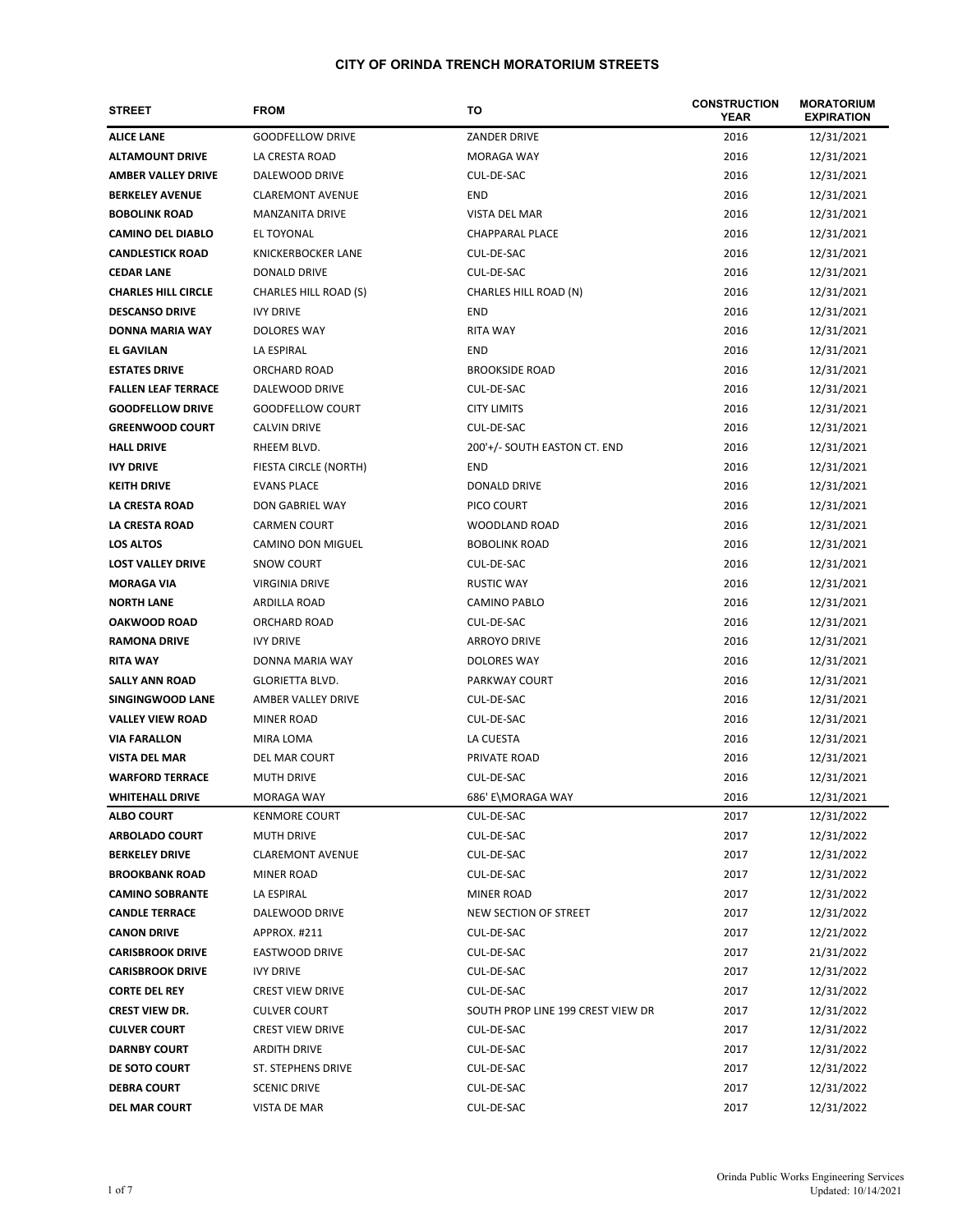| <b>STREET</b>           | <b>FROM</b>                      | то                        | <b>CONSTRUCTION</b><br><b>YEAR</b> | <b>MORATORIUM</b><br><b>EXPIRATION</b> |
|-------------------------|----------------------------------|---------------------------|------------------------------------|----------------------------------------|
| <b>DOLORES WAY</b>      | DONNA MARIA WAY                  | CUL-DE-SAC                | 2017                               | 12/31/2022                             |
| <b>DOLORES WAY</b>      | DONNA MARIA WAY                  | PRIVATE STREET            | 2017                               | 12/31/2022                             |
| <b>DON GABRIEL WAY</b>  | <b>VALLEY VIEW DRIVE</b>         | CUL-DE-SAC                | 2017                               | 12/31/2022                             |
| <b>DONNA MARIA WAY</b>  | LAVENIDA                         | END @131 DONNA MARIA      | 2017                               | 12/31/2022                             |
| <b>DUNCAN COURT</b>     | DONALD DRIVE                     | CUL-DE-SAC                | 2017                               | 12/31/2022                             |
| <b>EDGEWOOD ROAD</b>    | <b>LOST VALLEY DRIVE</b>         | END                       | 2017                               | 12/31/2022                             |
| EL CAMINO MORAGA        | DON GABRIEL WAY                  | <b>MORAGA WAY</b>         | 2017                               | 12/31/2022                             |
| <b>EL CORTE</b>         | MORAGA WAY                       | CUL-DE-SAC                | 2017                               | 12/31/2022                             |
| EL NIDO COURT           | LA CRESTA ROAD                   | CUL-DE-SAC                | 2017                               | 12/31/2022                             |
| EL NIDO RANCH ROAD      | ST. STEPHENS DRIVE               | <b>CITY LIMIT</b>         | 2017                               | 12/31/2022                             |
| <b>ELLEN COURT</b>      | E. ALTARINDA DRIVE               | CUL-DE-SAC                | 2017                               | 12/31/2022                             |
| <b>EVANS PLACE</b>      | <b>KEIH DRIVE</b>                | CUL-DE-SAC                | 2017                               | 12/31/2022                             |
| <b>FRANCISCO COURT</b>  | LA CRESTA ROAD                   | CUL-DE-SAC                | 2017                               | 12/31/2022                             |
| <b>HEATHER LANE</b>     | PRIVATE STREET                   | 200 E. VALLEY DRIVE       | 2017                               | 12/31/2022                             |
| <b>HEATHER LANE</b>     | <b>SCENIC DRIVE</b>              | PRIVATE STREET            | 2017                               | 12/31/2022                             |
| <b>IRWIN WAY</b>        | ORINDA WAY                       | END                       | 2017                               | 12/31/2022                             |
| <b>KENMORE COURT</b>    | <b>LOST VALLEY DRIVE</b>         | CUL-DE-SAC                | 2017                               | 12/31/2022                             |
| LA CINTILLA             | <b>DIAS DORADOS</b>              | CUL-DE-SAC                | 2017                               | 12/31/2022                             |
| LA ESPIRAL              | LAS VEGAS                        | VIA HERMOSA               | 2017                               | 12/31/2022                             |
| <b>LAVINA COURT</b>     | <b>IVY DRIVE</b>                 | CUL-DE-SAC                | 2017                               | 12/31/2022                             |
| LIND COURT              | <b>CALVIN DRIVE</b>              | CUL-DE-SAC                | 2017                               | 12/31/2022                             |
| LINDA VISTA             | MIRA LOMA                        | <b>END</b>                | 2017                               | 12/31/2022                             |
| <b>LOMA LINDA COURT</b> | ARDOR DRIVE                      | <b>END</b>                | 2017                               | 12/31/2022                             |
| <b>LOS AMIGOS</b>       | CAMINO PABLO                     | CUL-DE-SAC                | 2017                               | 12/31/2022                             |
| <b>MANZANITA DRIVE</b>  | <b>CREEK BRIDGE</b>              | END (PRIVATE STREET)      | 2017                               | 12/31/2022                             |
| <b>MARTHA ROAD</b>      | <b>HILLCREST ROAD</b>            | CUL-DE-SAC                | 2017                               | 12/31/2022                             |
| <b>MIRA FLORES</b>      | <b>LAS VEGAS</b>                 | EL GAVILAN                | 2017                               | 12/31/2022                             |
| <b>MONTE VISTA ROAD</b> | <b>CAMINO PABLO</b>              | PRIVATE STREET            | 2017                               | 12/31/2022                             |
| <b>OAKRIDGE COURT</b>   | <b>TAHOS ROAD</b>                | CUL-DE-SAC                | 2017                               | 12/31/2022                             |
| <b>ORCHARD COURT</b>    | MORAGA WAY                       | <b>BROOKSIDE ROAD</b>     | 2017                               | 12/31/2022                             |
| <b>ORCHARD COURT</b>    | MORAGA WAY                       | CUL-DE-SAC                | 2017                               | 12/31/2022                             |
| <b>ORIOLE ROAD</b>      | <b>BOBOLINK ROAD</b>             | CUL-DE-SAC                | 2017                               | 12/31/2022                             |
| <b>RAE COURT</b>        | <b>FIESTA CIRCLE</b>             | CUL-DE-SAC                | 2017                               | 12/31/2022                             |
| <b>RAE DRIVE</b>        | <b>FIESTA CIRCLE</b>             | CUL-DE-SAC                | 2017                               | 12/31/2022                             |
| <b>RANCH ROAD</b>       | MINER ROAD                       | END                       | 2017                               | 12/31/2022                             |
| <b>RED COACH LANE</b>   | DALEWOOD DRIV                    | CUL-DE-SAC                | 2017                               | 12/31/2022                             |
| <b>RYDAL COURT</b>      | EASTWOOD DRIVE                   | CUL-DE-SAC                | 2017                               | 12/31/2022                             |
| SOUTHWOOD DRIVE         | BATES BLVD.                      | END                       | 2017                               | 12/31/2022                             |
| <b>SUNDOWN TERRACE</b>  | DALEWOOD DRIVE                   | <b>HAPPY VALLEY ROAD</b>  | 2017                               | 12/31/2022                             |
| <b>SUNNYSIDE COURT</b>  | SUNNYSIDE LANE                   | CUL-DE-SAC                | 2017                               | 12/31/2022                             |
| <b>TAHOS ROAD</b>       | <b>NORTH PROP LINE 445 TAHOS</b> | NORTH PROP LINE 565 TAHOS | 2017                               | 12/31/2022                             |
| <b>TAHOS ROAD</b>       | WANDA LANE                       | NORTH PROP LINE 445 TAHOS | 2017                               | 12/31/2022                             |
| <b>TAPPAN COURT</b>     | <b>TAPPAN LANE</b>               | CUL-DE-SAC                | 2017                               | 12/31/2022                             |
| <b>TAPPAN LANE</b>      | <b>TARRY LANE</b>                | PVT. SECTION APPAN LN     | 2017                               | 12/31/2022                             |
| <b>TARRY LANE</b>       | SLEEPY HOLLOW LANE               | 53 TARRY LANE             | 2017                               | 12/31/2022                             |
| <b>VAN RIPPER LANE</b>  | LOMBARDY LANE                    | VAN TASSEL LANE           | 2017                               | 12/31/2022                             |
| <b>VIA LAS CRUCES</b>   | <b>CORAL DRIVE</b>               | CUL-DE-SAC                | 2017                               | 12/31/2022                             |
| <b>VIRGINIA DRIVE</b>   | ARDITH DRIVE                     | CUL-DE-SAC                | 2017                               | 12/31/2022                             |
| <b>WANFLETE COURT</b>   | CORAL DRIVE                      | CUL-DE-SAC                | 2017                               | 12/31/2022                             |
| <b>WESTOVER COURT</b>   | ARDITH DRIVE                     | CUL-DE-SAC                | 2017                               | 12/31/2022                             |
| <b>ABBOT COURT</b>      | MORAGA VIA                       | CUL-DE-SAC                | 2018                               | 12/31/2023                             |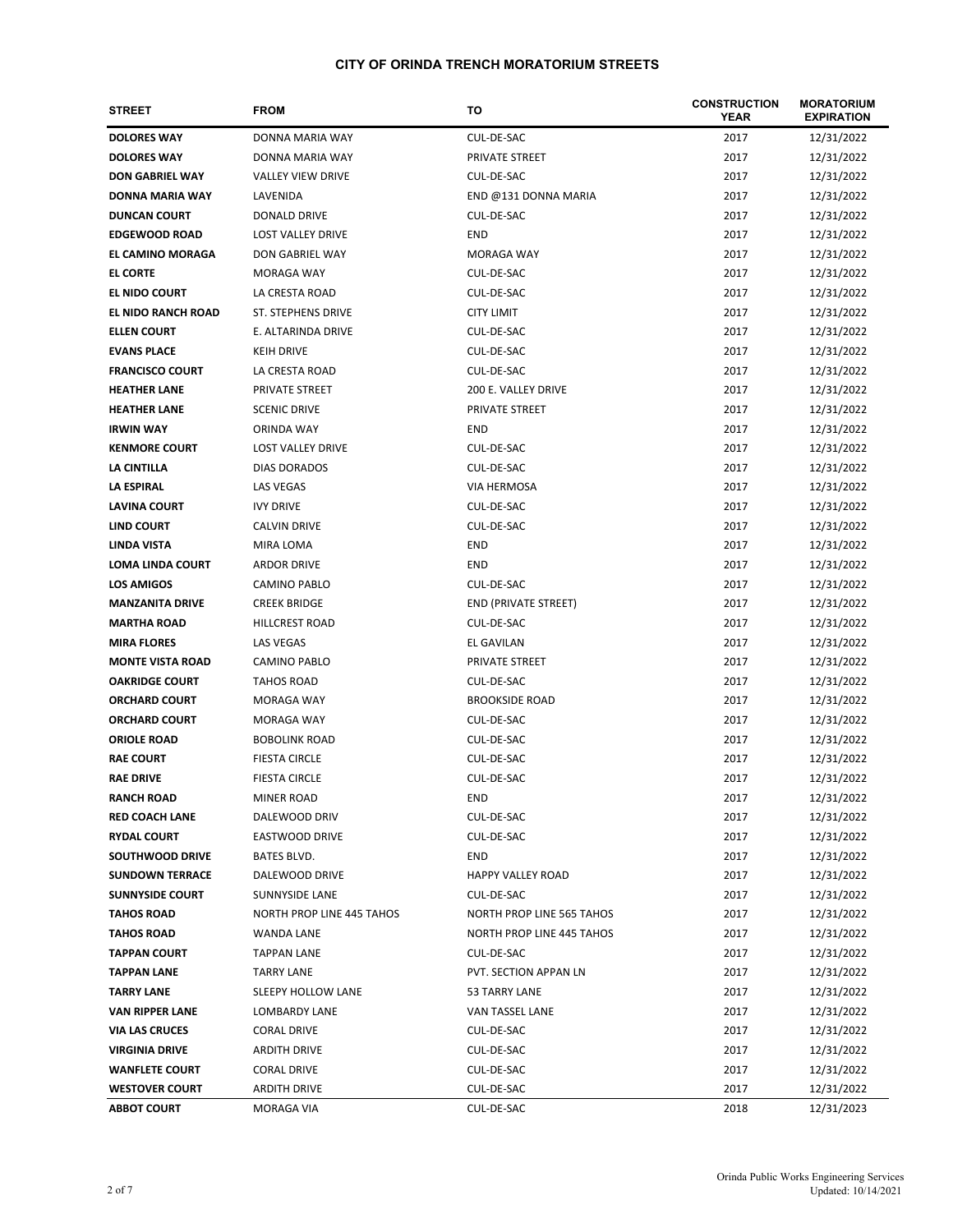| <b>STREET</b>             | <b>FROM</b>                      | то                            | <b>CONSTRUCTION</b><br>YEAR | <b>MORATORIUM</b><br><b>EXPIRATION</b> |
|---------------------------|----------------------------------|-------------------------------|-----------------------------|----------------------------------------|
| <b>ARDILLA ROAD</b>       | <b>CAMINO PABLO</b>              | <b>NORTH LANE</b>             | 2018                        | 12/31/2023                             |
| <b>ARDITH COURT</b>       | <b>CORAL DRIVE</b>               | CUL-DE-SAC                    | 2018                        | 12/31/2023                             |
| <b>AUSTIN COURT</b>       | MUTH DR.                         | CUL-DE-SAC                    | 2018                        | 12/31/2023                             |
| <b>AVENIDA DE ORINDA</b>  | <b>ORINDA WAY</b>                | <b>END</b>                    | 2018                        | 12/31/2023                             |
| <b>BARBARA ROAD</b>       | SPRING ROAD                      | OAK RD.                       | 2018                        | 12/31/2023                             |
| <b>BATES BLVD</b>         | DAVIS RD                         | MUTH DR (S)                   | 2018                        | 12/31/2023                             |
| <b>BATES BLVD</b>         | MUTH DR.(S)                      | <b>WARFORD TERR</b>           | 2018                        | 12/31/2023                             |
| <b>BATES BLVD</b>         | MUTH DR. (N)                     | <b>TAHOS RD</b>               | 2018                        | 12/31/2023                             |
| <b>BATES COURT</b>        | <b>TAHOS ROAD</b>                | <b>END</b>                    | 2018                        | 12/31/2023                             |
| <b>BEACONSFIELD COURT</b> | <b>ARDITH DRIVE</b>              | CUL-DE-SAC                    | 2018                        | 12/31/2023                             |
| <b>BROADVIEW TERRACE</b>  | <b>OVERHILL ROAD</b>             | CUL-DE-SAC                    | 2018                        | 12/31/2023                             |
| <b>BROOKSIDE ROAD</b>     | <b>ESTATE DR</b>                 | ORCHARD ROAD                  | 2018                        | 12/31/2023                             |
| <b>CATHERINE COURT</b>    | <b>OVERHILL ROAD</b>             | CUL-DE-SAC                    | 2018                        | 12/31/2023                             |
| <b>CORAL DRIVE</b>        | <b>MORAGA WAY</b>                | <b>IVY DR</b>                 | 2018                        | 12/31/2023                             |
| <b>COURTINEY LANE</b>     | DONALD DRIVE                     | CUL-DE-SAC                    | 2018                        | 12/31/2023                             |
| <b>DALEWOOD DRIVE</b>     | LOMBARDY LANE                    | AMBER VALLEY DR               | 2018                        | 12/31/2023                             |
| <b>DONALD DRIVE</b>       | <b>ALICE LANE</b>                | PRIVATE STREET                | 2018                        | 12/31/2023                             |
| <b>DOS ENCINAS</b>        | EL CAMINO MORAGA                 | CUL-DE-SAC                    | 2018                        | 12/31/2023                             |
| <b>DOUGLAS COURT</b>      | <b>ROBERT RD</b>                 | CUL-DE-SAC                    | 2018                        | 12/31/2023                             |
| <b>DOVER COURT</b>        | DONALD DRIVE                     | CUL-DE-SAC                    | 2018                        | 12/31/2023                             |
| <b>EL TOYONAL</b>         | 3000 FT W/O VISTA DEL ORINDA     | <b>END OF BARRICADE</b>       | 2018                        | 12/31/2023                             |
| <b>EL TOYONAL</b>         | 1500 FT W/O VISTA DEL ORINDA     | 3000 FT W/O VISTA DEL ORINDA  | 2018                        | 12/31/2023                             |
| <b>ESTATES DRIVE</b>      | <b>BROOKSIDE ROAD</b>            | <b>SCENIC DRIVE</b>           | 2018                        | 12/31/2023                             |
| <b>EVERGREEN DRIVE</b>    | <b>TARABROOK DRIVE</b>           | CUL-DE-SAC                    | 2018                        | 12/31/2023                             |
| <b>HIDDEN VALLEY</b>      | PAVEMENT CHANGE                  | <b>CITY LIMIT</b>             | 2018                        | 12/31/2023                             |
| <b>HIGHLAND COURT</b>     | <b>OVERHILL ROAD</b>             | CUL-DE-SAC                    | 2018                        | 12/31/2023                             |
| <b>HILLCREST DRIVE</b>    | <b>OVERHILL ROAD</b>             | <b>END</b>                    | 2018                        | 12/31/2023                             |
| <b>ICHABOD LANE</b>       | SLEEPY HOLLOW LANE               | BERRY BROOK HOLLOW (PVT)      | 2018                        | 12/31/2023                             |
| <b>KEITH DRIVE</b>        | <b>END</b>                       | <b>EVANS PL</b>               | 2018                        | 12/31/2023                             |
| <b>LA CRESTA</b>          | PICO COURT                       | <b>CARMEN COURT</b>           | 2018                        | 12/31/2023                             |
| LA VUELTA                 | LA ESPIRAL (S)                   | LA ESPIRAL (N)                | 2018                        | 12/31/2023                             |
| <b>MEADOW COURT</b>       | MEADOW LN.                       | CUL-DE-SAC                    | 2018                        | 12/31/2023                             |
| <b>MEADOW LANE</b>        | <b>GLORIETTA BLVD</b>            | MEADOW VIEW RD.               | 2018                        | 12/31/2023                             |
| <b>MEADOW VIEW ROAD</b>   | CUL-DE-SAC EAST OF GLOIETTA BLVD | <b>GLORIETTA BLVD</b>         | 2018                        | 12/31/2023                             |
| <b>MORAGA COURT</b>       | MORAGA WAY                       | CUL-DE-SAC                    | 2018                        | 12/31/2023                             |
| <b>MUTH DRIVE</b>         | BATES BLVD. (W)                  | <b>WARFORD TERR</b>           | 2018                        | 12/31/2023                             |
| <b>MUTH DRIVE</b>         | <b>WARFORD TERR</b>              | <b>WANDA LN</b>               | 2018                        | 12/31/2023                             |
| <b>MUTH DRIVE</b>         | WANDA LANE                       | <b>BATES BLVD E</b>           | 2018                        | 12/31/2023                             |
| <b>NORTHWOOD DRIVE</b>    | MORAGA WAY                       | DAVIS RD.                     | 2018                        | 12/31/2023                             |
| <b>ORCHARD ROAD</b>       | <b>BROOKSIDE ROAD</b>            | <b>GLORIETTA BLVD</b>         | 2018                        | 12/31/2023                             |
| <b>OVERHILL COURT</b>     | <b>OVERHILL ROAD</b>             | CUL-DE-SAC                    | 2018                        | 12/31/2023                             |
| <b>OWL HILL COURT</b>     | OWL HILL RD.                     | CUL-DE-SAC                    | 2018                        | 12/31/2023                             |
| <b>OWL HILL ROAD</b>      | OAK WOOD RD.                     | <b>ESTATES DR.</b>            | 2018                        | 12/31/2023                             |
| <b>PARKWAY COURT</b>      | <b>GLORIETTA BLVD</b>            | END                           | 2018                        | 12/31/2023                             |
| <b>ROBERT ROAD</b>        | <b>GLORIETTA BLVD</b>            | <b>CITY LIMIT</b>             | 2018                        | 12/31/2023                             |
| <b>SCENIC DRIVE</b>       | <b>OVERHILL ROAD</b>             | NORTHERLY PROP LINE 68 SCENIC | 2018                        | 12/31/2023                             |
| <b>SCENIC DRIVE</b>       | NORHERLY PROP LINE 68 SCENIC     | ORCHARD ROAD                  | 2018                        | 12/31/2023                             |
| <b>SILVERWOOD COURT</b>   | <b>TAHOS ROAD</b>                | CUL-DE-SAC                    | 2018                        | 12/31/2023                             |
| <b>SNOW COURT</b>         | LOST VALLEY DR                   | CUL-DE-SAC                    | 2018                        | 12/31/2023                             |
| SOUTHWOOD COURT           | SOUHWOOD DR                      | CUL-DE-SAC                    | 2018                        | 12/31/2023                             |
| <b>SOUTHWOOD DRIVE</b>    | TARA RD                          | CUL-DE-SAC                    | 2018                        | 12/31/2023                             |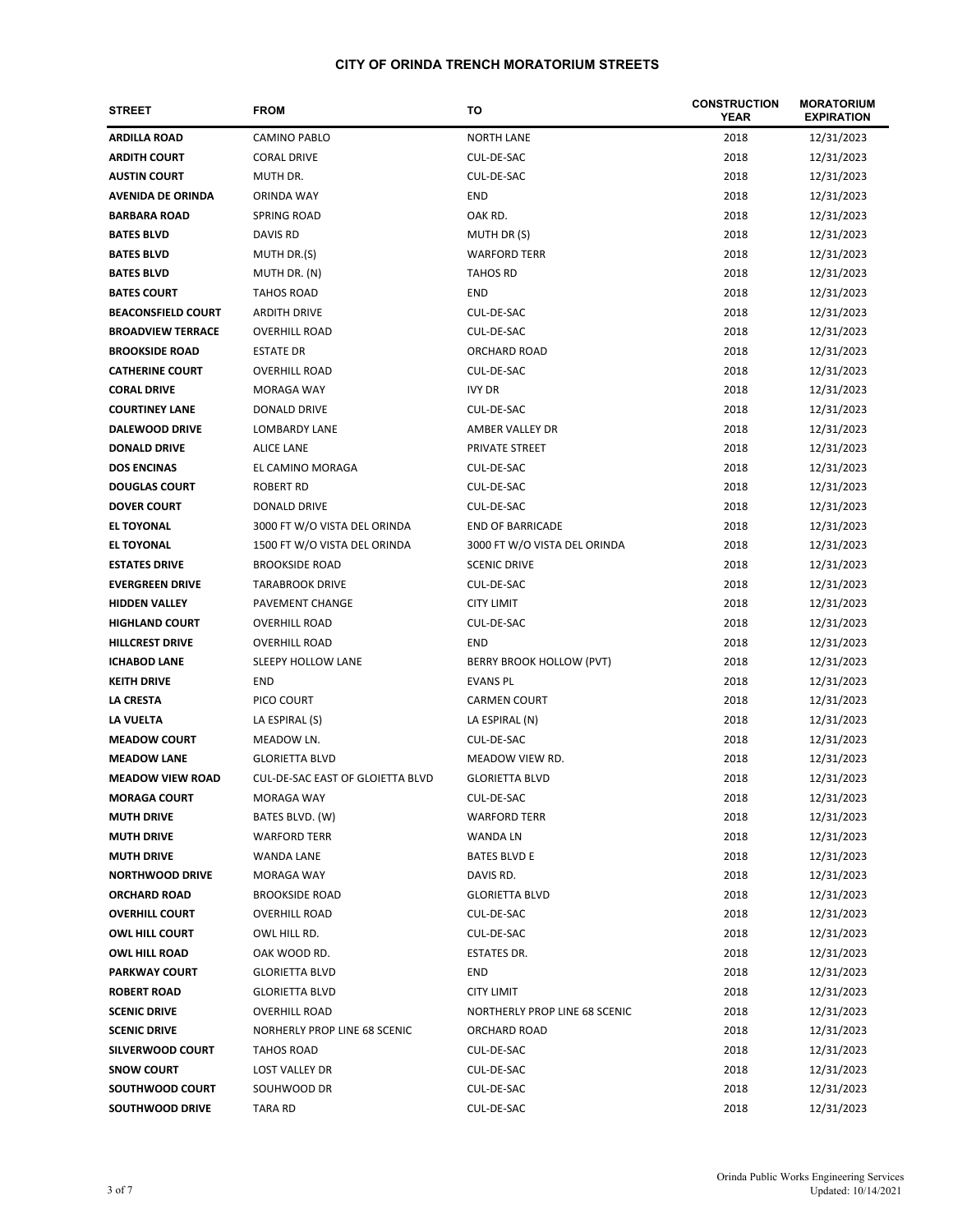| <b>STREET</b>              | <b>FROM</b>                    | то                         | <b>CONSTRUCTION</b><br>YEAR | <b>MORATORIUM</b><br><b>EXPIRATION</b> |
|----------------------------|--------------------------------|----------------------------|-----------------------------|----------------------------------------|
| <b>SPRING ROAD</b>         | BROOKWOOD RD.                  | <b>BEATRICIA RD.</b>       | 2018                        | 12/31/2023                             |
| <b>TAHOS ROAD</b>          | NORHERLY PROP LINE 565 TAHOS   | CUL-DE-SAC                 | 2018                        | 12/31/2023                             |
| <b>TARABROOK DRIVE</b>     | TARA RD.                       | CUL-DE-SAC                 | 2018                        | 12/31/2023                             |
| <b>UNDERHILL ROAD</b>      | <b>SPRING ROAD</b>             | <b>CAMINO ENCINAS</b>      | 2018                        | 12/31/2023                             |
| <b>VALENCIA ROAD</b>       | DON GABRIEL WAY                | <b>ALTAMOUNT DRIVE</b>     | 2018                        | 12/31/2023                             |
| <b>VALLEY COURT</b>        | VALLEY DR.                     | CUL-DE-SAC                 | 2018                        | 12/31/2023                             |
| <b>VASHELL COURT</b>       | MORAGA WAY                     | DAVIS ROAD                 | 2018                        | 12/31/2023                             |
| <b>VIA HERMOSA</b>         | LA ESPIRAL                     | LOOP END                   | 2018                        | 12/31/2023                             |
| <b>VIANNE COURT</b>        | HILLCREST DR.                  | CUL-DE-SAC                 | 2018                        | 12/31/2023                             |
| <b>DARYL DRIVE</b>         | <b>GLORIETTA BLVD</b>          | <b>OVERHILL RD</b>         | 2019                        | 12/31/2024                             |
| <b>MINER ROAD **</b>       | CAMINO PABLO                   | <b>BIEN VENIDA</b>         | 2019                        | 12/31/2024                             |
| <b>MINER ROAD **</b>       | <b>BIEN VENIDA</b>             | CAMINO DON MIGUEL          | 2019                        | 12/31/2024                             |
| <b>MINER ROAD **</b>       | CAMINO DON MIGUEL              | <b>LOMBARDY LN</b>         | 2019                        | 12/31/2024                             |
| <b>MINER ROAD **</b>       | PAVEMENT CHANGE                | <b>GARDINER CT.</b>        | 2019                        | 12/31/2024                             |
| <b>ACACIA DRIVE</b>        | MANZANITA DR.                  | CUL-DE-SAC                 | 2019                        | 12/31/2024                             |
| <b>ALICE LANE</b>          | 1000'W/ZANDER DRIVE            | <b>DONALD DRIVE</b>        | 2019                        | 12/31/2024                             |
| <b>ALTARINDA CIRCLE</b>    | E. ALTARINDA DR.               | CUL-DE-SAC                 | 2019                        | 12/31/2024                             |
| <b>ARDITH DRIVE</b>        | <b>WESTOVER COURT</b>          | <b>IVY DRIVE</b>           | 2019                        | 12/31/2024                             |
| <b>ARDITH DRIVE</b>        | TOTTERDELL COURT               | <b>WESTOVER COURT</b>      | 2019                        | 12/31/2024                             |
| <b>ARDITH DRIVE</b>        | <b>CORAL DRIVE</b>             | TOTTERDELL COURT           | 2019                        | 12/31/2024                             |
| <b>ARDOR DRIVE</b>         | LOMA LINDA COURT               | CUL-DE-SAC                 | 2019                        | 12/31/2024                             |
| <b>ASPINWALL COURT</b>     | <b>EASTWOOD DRIVE</b>          | CUL-DE-SAC                 | 2019                        | 12/31/2024                             |
| <b>AVIS COURT</b>          | DONALD DRIVE                   | CUL-DE-SAC                 | 2019                        | 12/31/2024                             |
| <b>BATES BLVD</b>          | <b>WARFORD TERR</b>            | MUTH DR (N)                | 2019                        | 12/31/2024                             |
| <b>BEL AIR COURT</b>       | BEL AIR DR.                    | CUL-DE-SAC                 | 2019                        | 12/31/2024                             |
| <b>BEL AIR DRIVE</b>       | PARKLANE DR.                   | CUL-DE-SAC                 | 2019                        | 12/31/2024                             |
| <b>BRYANT WAY</b>          | CUL-DE-SAC                     | MORAGA WAY                 | 2019                        | 12/31/2024                             |
| <b>CALIFORNIA AVE</b>      | PROPERTY LINE AT #65/61        | END AT #39 CALIFORNIA AVE. | 2019                        | 12/31/2024                             |
| <b>CALVIN COURT</b>        | <b>CALVIN DRIVE</b>            | CUL-DE-SAC                 | 2019                        | 12/31/2024                             |
| <b>CALVIN DRIVE</b>        | <b>CALVIN COURT</b>            | <b>END</b>                 | 2019                        | 12/31/2024                             |
| <b>CAMINO DON MIGUEL</b>   | <b>MINER ROAD</b>              | <b>CAMINO DON MIGUEL</b>   | 2019                        | 12/31/2024                             |
| <b>CAMINO ENCINAS</b>      | MORAGA WAY (N)                 | MORAGA WAY (S)             | 2019                        | 12/31/2024                             |
| <b>CAMINO SOBRANTE</b>     | EL RIBERO (SOUTH)              | LA ESPIRAL                 | 2019                        | 12/31/2024                             |
| <b>CANDLE TERRACE</b>      | NEW STREET SECTION             | CUL-DE-SAC                 | 2019                        | 12/31/2024                             |
| <b>CARMEN COURT</b>        | LA CRESTA ROAD                 | CUL-DE-SAC                 | 2019                        | 12/31/2024                             |
| <b>CHAPPARAL PLACE</b>     | EL TOYONAL RD                  | CUL-DE-SAC                 | 2019                        | 12/31/2024                             |
| <b>CHARLES HILL PLACE</b>  | END                            | CHARLES HILL RD.           | 2019                        | 12/31/2024                             |
| <b>CHELTON COURT</b>       | <b>WHITEHALL DRIVE</b>         | CUL-DE-SAC                 | 2019                        | 12/31/2024                             |
| <b>CIELO COURT</b>         | <b>IVY DRIVE</b>               | CUL-DE-SAC                 | 2019                        | 12/31/2024                             |
| <b>CLAREMONT AVE</b>       | <b>CAMINO PABLO</b>            | <b>HOLLY LANE</b>          | 2019                        | 12/31/2024                             |
| <b>COACHWOOD TERRACE</b>   | DALEWOOD DR.                   | CUL-DE-SAC                 | 2019                        | 12/31/2024                             |
| <b>CORAL DRIVE</b>         | <b>IVY DRIVE</b>               | <b>FIESTA CIRCLE</b>       | 2019                        | 12/31/2024                             |
| <b>CORTE HOLGANZA</b>      | <b>IVY DRIVE</b>               | CUL-DE-SAC                 | 2019                        | 12/31/2024                             |
| <b>CORTE SOMBRITA</b>      | <b>IVY DRIVE</b>               | CUL-DE-SAC                 | 2019                        | 12/31/2024                             |
| <b>CRANE COURT</b>         | VAN TASSEL LANE                | CUL-DE-SAC                 | 2019                        | 12/31/2024                             |
| <b>CRESCENT DRIVE</b>      | CLAREMONT AVE.                 | PIEDMONT AVE.              | 2019                        | 12/31/2024                             |
| <b>CREST VIEW DRIVE</b>    | <b>VALLEY VIEW DRIVE</b>       | <b>CRESTVIEW COURT</b>     | 2019                        | 12/31/2024                             |
| <b>CREST VIEW DRIVE</b>    | SOUTHERLY PROP LINE 199 VALLEY | <b>CUL DE SAC</b>          | 2019                        | 12/31/2024                             |
| <b>CROSS RIDGE TERRACE</b> | KITE HILL RD.                  | END                        | 2019                        | 12/31/2024                             |
| <b>CROSSRIDGE COURT</b>    | KITE HILL RD.                  | CUL-DE-SAC                 | 2019                        | 12/31/2024                             |
| <b>CROSSRIDGE PLACE</b>    | KITE HILL RD.                  | CUL-DE-SAC                 | 2019                        | 12/31/2024                             |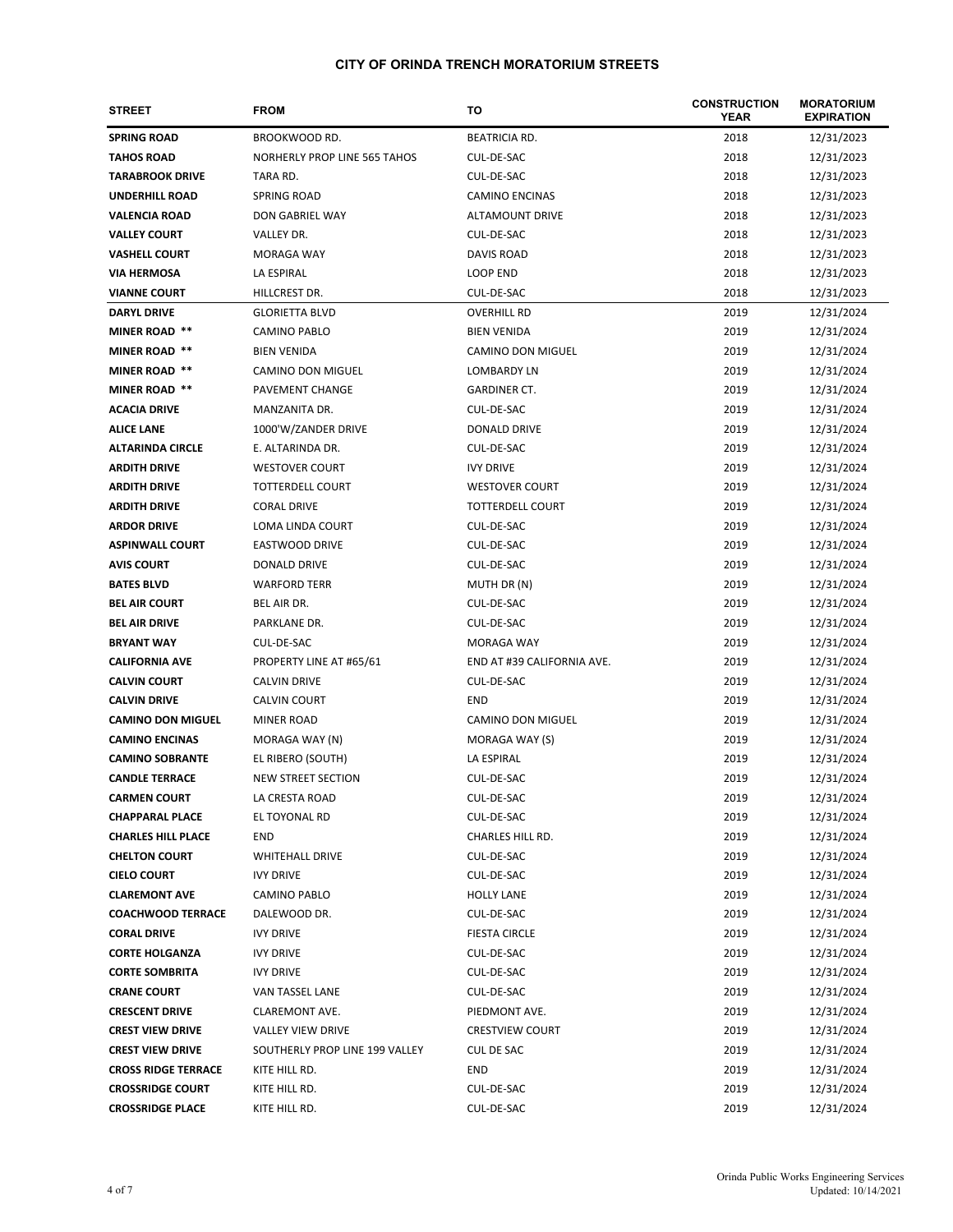| <b>STREET</b>            | <b>FROM</b>                | то                           | <b>CONSTRUCTION</b><br><b>YEAR</b> | <b>MORATORIUM</b><br><b>EXPIRATION</b> |
|--------------------------|----------------------------|------------------------------|------------------------------------|----------------------------------------|
| <b>CROWN COURT</b>       | <b>IVY DRIVE</b>           | CUL-DE-SAC                   | 2019                               | 12/31/2024                             |
| <b>DALE COURT</b>        | ALTAMOUNT DRIVE            | CUL-DE-SAC                   | 2019                               | 12/31/2024                             |
| <b>DALEWOOD DRIVE</b>    | PRIVATE STREET             | LOMBARDY LN                  | 2019                               | 12/31/2024                             |
| <b>DALEWOOD DRIVE</b>    | AMBER VALLEY DR            | <b>SUNDOWN TERR.</b>         | 2019                               | 12/31/2024                             |
| <b>DALEWOOD DRIVE</b>    | <b>SUNDOWN TERR.</b>       | CUL-DE-SAC (EAST)            | 2019                               | 12/31/2024                             |
| <b>DANZA COURT</b>       | <b>IVY DRIVE</b>           | CUL-DE-SAC                   | 2019                               | 12/31/2024                             |
| <b>DAPHNE COURT</b>      | <b>CHARLES HILL ROAD</b>   | END                          | 2019                               | 12/31/2024                             |
| <b>DAVIS ROAD</b>        | BRYANT WAY                 | SOUTHWOOD DR                 | 2019                               | 12/31/2024                             |
| <b>DIABLO VIEW DRIVE</b> | MINER RD.                  | <b>CHARLES HILL RD.</b>      | 2019                               | 12/31/2024                             |
| <b>DIAS DORADOS</b>      | <b>CAMINO SOBRANTE</b>     | LA CINTILLA                  | 2019                               | 12/31/2024                             |
| E. ALTARINDA DR          | ORINDAWOODS DR.            | CUL-DE-SAC                   | 2019                               | 12/31/2024                             |
| <b>EASTON COURT</b>      | <b>HALL DRIVE</b>          | CUL-DE-SAC                   | 2019                               | 12/31/2024                             |
| <b>EASTWOOD DRIVE</b>    | MORAGA WAY                 | <b>CARISBROOK DRIVE</b>      | 2019                               | 12/31/2024                             |
| <b>EASTWOOD DRIVE</b>    | <b>CARISBROOK DRIVE</b>    | <b>CORAL DRIVE</b>           | 2019                               | 12/31/2024                             |
| <b>EL SERENO ROAD</b>    | LA ESPIRAL                 | CUL-DE-SAC                   | 2019                               | 12/31/2024                             |
| <b>EL SUENO</b>          | <b>CAMINO SOBRANTE</b>     | CUL-DE-SAC                   | 2019                               | 12/31/2024                             |
| <b>EL VERANO</b>         | <b>LAS VEGAS</b>           | CUL-DE-SAC                   | 2019                               | 12/31/2024                             |
| <b>ESTABUENO</b>         | LAVENIDA                   | MORAGA WAY                   | 2019                               | 12/31/2024                             |
| <b>ESTABUENO</b>         | LAVENIDA                   | CUL-DE-SAC                   | 2019                               | 12/31/2024                             |
| <b>FAIRWAY DRIVE</b>     | <b>HACIENDA CIR.</b>       | END                          | 2019                               | 12/31/2024                             |
| <b>FIESTA CIRCLE</b>     | <b>IVY DRIVE</b>           | <b>IVY DRIVE</b>             | 2019                               | 12/31/2024                             |
| <b>FLEETWOOD COURT</b>   | <b>HALL DRIVE</b>          | CUL-DE-SAC                   | 2019                               | 12/31/2024                             |
| <b>GLORIETTA COURT</b>   | <b>GLORIETTA BLVD</b>      | CUL-DE-SAC                   | 2019                               | 12/31/2024                             |
| <b>GREAT OAK CIRCLE</b>  | ORCHARD RD.                | CUL-DE-SAC                   | 2019                               | 12/31/2024                             |
| <b>GREYSTONE TERRACE</b> | ORINDAWOODS DR.            | <b>BULB BOTH ENDS</b>        | 2019                               | 12/31/2024                             |
| <b>HACIENDA CIRCLE</b>   | <b>HACIENDA CIRCLE</b>     | ACACIA DR (N)                | 2019                               | 12/31/2024                             |
| <b>HACIENDA CIRCLE</b>   | ACACIA DR (S)              | END                          | 2019                               | 12/31/2024                             |
| <b>HALL DRIVE</b>        | DONALD DR.                 | END                          | 2019                               | 12/31/2024                             |
| <b>HARRAN CIRCLE</b>     | E. ALTARINDA DR.           | CUL-DE-SAC                   | 2019                               | 12/31/2024                             |
| <b>HARTFORD ROAD</b>     | <b>CHARLES HILL CIRCLE</b> | <b>END</b>                   | 2019                               | 12/31/2024                             |
| <b>HAWKRIDGE TERRACE</b> | ORINDAWOODS DR.            | <b>BULB BOTH ENDS</b>        | 2019                               | 12/31/2024                             |
| <b>HILLCREST DRIVE</b>   | MARTHA RD.                 | <b>OVERHILL ROAD</b>         | 2019                               | 12/31/2024                             |
| <b>IDYLL COURT</b>       | MORAGA VIA                 | CUL-DE-SAC                   | 2019                               | 12/31/2024                             |
| <b>IRONBARK CIRCLE</b>   | ORINDAWOODS DR. (W)        | ORINDAWOODS DR. (E)          | 2019                               | 12/31/2024                             |
| <b>IRONBARK COURT</b>    | <b>IRONBARK CR.</b>        | CUL-DE-SAC                   | 2019                               | 12/31/2024                             |
| <b>IRONBARK PLACE</b>    | <b>IRONBARK CR.</b>        | CUL-DE-SAC                   | 2019                               | 12/31/2024                             |
| <b>IRVING COURT</b>      | <b>IRVING LANE</b>         | CUL-DE-SAC                   | 2019                               | 12/31/2024                             |
| <b>IRVING LANE</b>       | LOMBARDY LANE              | VAN RIPPER LANE              | 2019                               | 12/31/2024                             |
| <b>KATRINA COURT</b>     | VAN TASSEL LANE            | CUL-DE-SAC                   | 2019                               | 12/31/2024                             |
| <b>KELLIE ANN COURT</b>  | MEADOW VIEW RD.            | CUL-DE-SAC                   | 2019                               | 12/31/2024                             |
| <b>KITTIWAKE ROAD</b>    | MANZANITA DR.              | CUL-DE-SAC                   | 2019                               | 12/31/2024                             |
| LA CAMPANA               | LA ESPIRAL (E)             | LA ESPIRAL (W)               | 2019                               | 12/31/2024                             |
| LA CUESTA                | <b>CAMINO SOBRANTE</b>     | END                          | 2019                               | 12/31/2024                             |
| <b>LA ESPIRAL</b>        | VIA HERMOSA                | <b>CAMINO SOBRANTE NORTH</b> | 2019                               | 12/31/2024                             |
| LA ESPIRAL               | CAMINO SOBRANTE SOUTH      | LAS VEGAS ROAD               | 2019                               | 12/31/2024                             |
| LA NORIA                 | CAMINO SOBRANTE (S)        | CAMINO SOBRANTE (N)          | 2019                               | 12/31/2024                             |
| LA SENDA                 | LA NORIA                   | CUL-DE-SAC                   | 2019                               | 12/31/2024                             |
| LA SOMBRA COURT          | <b>ARDOR DRIVE</b>         | CUL-DE-SAC                   | 2019                               | 12/31/2024                             |
| <b>LAS VEGAS ROAD</b>    | MIRA FLORES                | VIA LAS CRUCES               | 2019                               | 12/31/2024                             |
| <b>LAS VEGAS ROAD</b>    | LA ESPIRAL                 | MIRA FLORES                  | 2019                               | 12/31/2024                             |
| <b>LAS VEGAS ROAD</b>    | ST. STEPHENS DRIVE         | LA ESPIRAL ROAD              | 2019                               | 12/31/2024                             |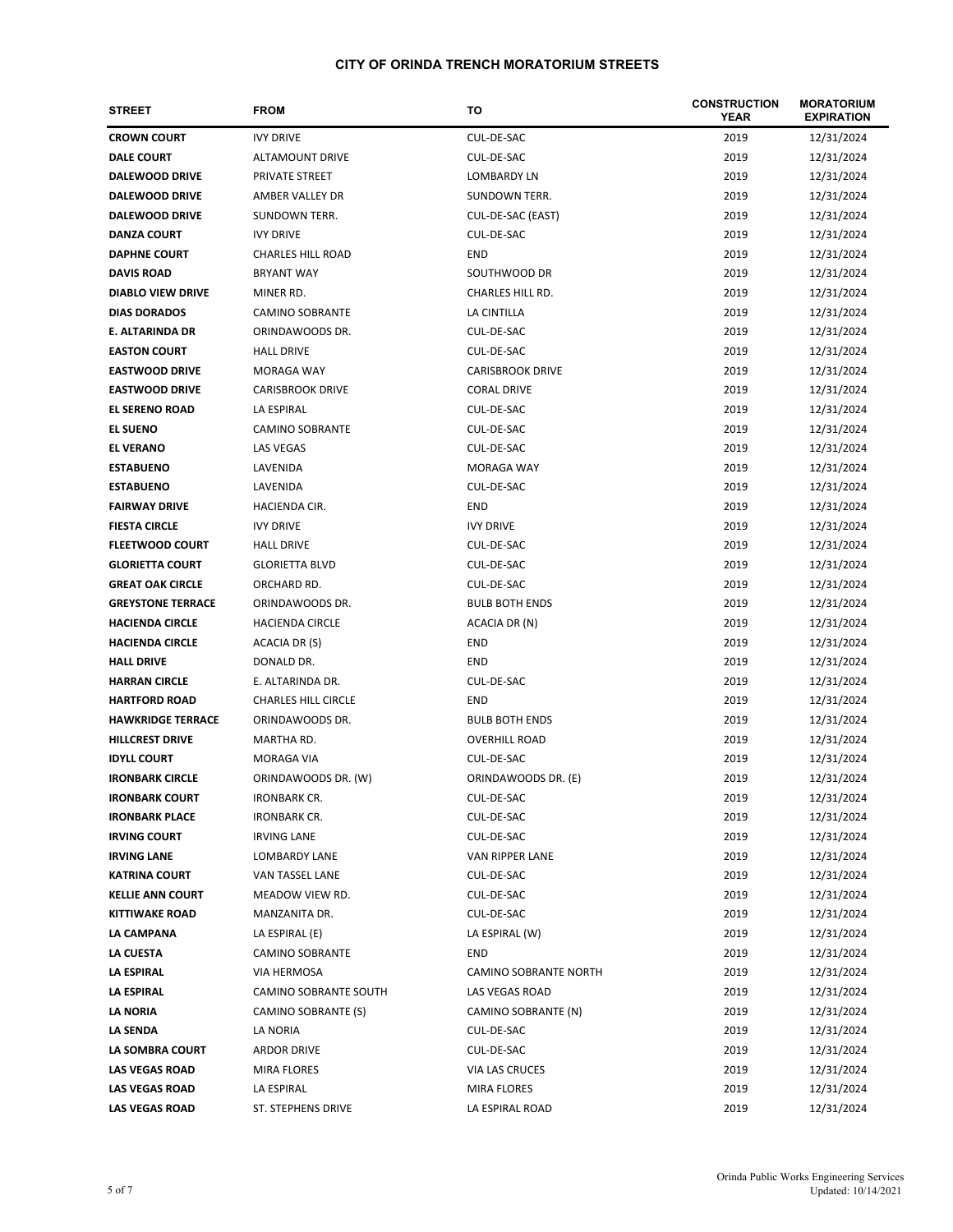| <b>STREET</b>             | <b>FROM</b>                    | то                              | <b>CONSTRUCTION</b><br><b>YEAR</b> | <b>MORATORIUM</b><br><b>EXPIRATION</b> |
|---------------------------|--------------------------------|---------------------------------|------------------------------------|----------------------------------------|
| <b>LAVENIDA DRIVE</b>     | <b>MORAGA WAY</b>              | <b>B.C. @ 90 DEGREE</b>         | 2019                               | 12/31/2024                             |
| <b>LONGVIEW TERRACE</b>   | ORCHARD ROAD FRONTAGE          | <b>BULB BOTH ENDS</b>           | 2019                               | 12/31/2024                             |
| <b>MANZANITA DRIVE</b>    | CAMINO PABLO                   | <b>CREEK BRIDGE</b>             | 2019                               | 12/31/2024                             |
| <b>MARSTON ROAD</b>       | MONTE VISTA RD.                | CUL-DE-SAC                      | 2019                               | 12/31/2024                             |
| <b>MARTHA ROAD</b>        | <b>GLORIETTA BLVD.</b>         | HILLCREST RD.                   | 2019                               | 12/31/2024                             |
| <b>MEADOW PARK COURT</b>  | <b>GLORIETTA BLVD.</b>         | <b>END</b>                      | 2019                               | 12/31/2024                             |
| <b>MEADOWLANDS COURT</b>  | <b>MORAGA WAY</b>              | CUL-DE-SAC                      | 2019                               | 12/31/2024                             |
| <b>MORAGA VIA</b>         | <b>RUSTIC WAY</b>              | RHEEM BLVD                      | 2019                               | 12/31/2024                             |
| <b>NONIE ROAD</b>         | <b>TARA RD</b>                 | <b>END</b>                      | 2019                               | 12/31/2024                             |
| <b>NORTHWOOD COURT</b>    | NORTHWOOD DR.                  | CUL-DE-SAC                      | 2019                               | 12/31/2024                             |
| <b>OAK DRIVE</b>          | 1000' W/MORAGA WAY             | CUL-DE-SAC                      | 2019                               | 12/31/2024                             |
| <b>OAK DRIVE</b>          | MORAGA WAY                     | 1000' W/MORAGA WAY              | 2019                               | 12/31/2024                             |
| <b>OAK LANE</b>           | MINER RD.                      | <b>END</b>                      | 2019                               | 12/31/2024                             |
| <b>OLD CAMINO PABLO</b>   | <b>END - WEST OF CLAREMONT</b> | <b>EAST - EAST OF CLAREMONT</b> | 2019                               | 12/31/2024                             |
| <b>OLD CAMINO PABLO</b>   | <b>NORTH LANE</b>              | ARDILLA ROAD                    | 2019                               | 12/31/2024                             |
| <b>ORCHARD ROAD</b>       | <b>GLORIETTA BLVD</b>          | <b>CORTE BOMBERO</b>            | 2019                               | 12/31/2024                             |
| <b>ORCHARD ROAD</b>       | <b>CORTE BOMBERO</b>           | <b>MORAGA WAY</b>               | 2019                               | 12/31/2024                             |
| <b>PARKLANE DRIVE</b>     | GLORIETTA BLVD. (W)            | <b>GLORIETTA BLVD. (E)</b>      | 2019                               | 12/31/2024                             |
| PICO COURT                | LA CRESTA ROAD                 | CUL-DE-SAC                      | 2019                               | 12/31/2024                             |
| PIEDMONT AVENUE           | CRESCENT DR.                   | CLAREMONT AVE.                  | 2019                               | 12/31/2024                             |
| <b>PUEBLO COURT</b>       | <b>IVY DRIVE</b>               | CUL-DE-SAC                      | 2019                               | 12/31/2024                             |
| <b>RICHARD COURT</b>      | <b>VALLEY VIEW DRIVE</b>       | CUL-DE-SAC                      | 2019                               | 12/31/2024                             |
| <b>RIDGE GATE ROAD</b>    | VILLAGE GATE ROAD              | CUL-DE-SAC                      | 2019                               | 12/31/2024                             |
| <b>RISA COURT</b>         | <b>IVY DRIVE</b>               | CUL-DE-SAC                      | 2019                               | 12/31/2024                             |
| <b>RUSTIC WAY</b>         | MORAGA VIA                     | CUL-DE-SAC (ALSO END)           | 2019                               | 12/31/2024                             |
| <b>SAGER COURT</b>        | DONNA MARIA WAY                | CUL-DE-SAC                      | 2019                               | 12/31/2024                             |
| SANTA LUCIA               | CAMINO DON MIGUEL              | CUL-DE-SAC                      | 2019                               | 12/31/2024                             |
| <b>SCENIC COURT</b>       | SCENIC DR.                     | CUL-DE-SAC                      | 2019                               | 12/31/2024                             |
| <b>SILVEROAK TR</b>       | SUNDOWN TR.                    | CUL-DE-SAC                      | 2019                               | 12/31/2024                             |
| SILVERWOOD ROAD           | <b>TAHOS RD</b>                | <b>CITY LIMIT</b>               | 2019                               | 12/31/2024                             |
| <b>SLEEPY HOLLOW LANE</b> | SOUTHERLY EDGE NORMANDY LANE   | <b>TARRY LANE</b>               | 2019                               | 12/31/2024                             |
| <b>SNOWBERRY LANE</b>     | <b>TARRY LN</b>                | CUL-DE-SAC                      | 2019                               | 12/31/2024                             |
| SOUTHWAITE COURT          | <b>MORAGA WAY</b>              | CUL-DE-SAC                      | 2019                               | 12/31/2024                             |
| <b>ST. JAMES COURT</b>    | VAN RIPPER LANE                | CUL-DE-SAC                      | 2019                               | 12/31/2024                             |
| <b>STANTON AVE</b>        | STANTON CT.                    | CUL-DE-SAC                      | 2019                               | 12/31/2024                             |
| <b>STANTON COURT</b>      | STANTON AVE.                   | CUL-DE-SAC                      | 2019                               | 12/31/2024                             |
| <b>STEIN WAY</b>          | MORAGA WAY                     | OAK RD.                         | 2019                               | 12/31/2024                             |
| <b>STEIN WAY</b>          | OAK RD.                        | KNICKERBOCKER LN.               | 2019                               | 12/31/2024                             |
| <b>SUNNYSIDE LANE</b>     | VAN TASSEL LANE                | END                             | 2019                               | 12/31/2024                             |
| <b>TARRY LANE</b>         | 53 TARRY LN.                   | VAN TASSEL LN.                  | 2019                               | 12/31/2024                             |
| <b>TARRY LANE</b>         | LOMBARDY LN                    | SLEEPY HOLLOW LN.               | 2019                               | 12/31/2024                             |
| <b>TOTTERDELL COURT</b>   | <b>ARDITH DRIVE</b>            | CUL-DE-SAC                      | 2019                               | 12/31/2024                             |
| VAN TASSEL LANE           | <b>CENTERLINE VAN RIPPER</b>   | <b>CENTERLINE SUNNYSIDE</b>     | 2019                               | 12/31/2024                             |
| <b>VAN TASSEL LANE</b>    | LOMBARDY LANE                  | <b>CENTERLINE VAN RIPPER</b>    | 2019                               | 12/31/2024                             |
| <b>VAN TASSEL LANE</b>    | <b>CENTERLINE SUNNYSIDE</b>    | <b>TARRY LANE</b>               | 2019                               | 12/31/2024                             |
| <b>VIA CALLADOS</b>       | SUNNYSIDE LANE                 | CUL-DE-SAC                      | 2019                               | 12/31/2024                             |
| <b>VIA FLOREADO</b>       | VIA FLOREADO STA. 2890         | LAS VEGAS                       | 2019                               | 12/31/2024                             |
| <b>VIA FLOREADO</b>       | ST. STEVENS DR.                | VIA FLOREADO STA. 2890          | 2019                               | 12/31/2024                             |
| <b>VILLAGE GATE ROAD</b>  | ORINDA WOODS DR.               | VILLAGE GATE/WATCHWOOD RD.      | 2019                               | 12/31/2024                             |
| <b>VISTA DEL MAR</b>      | CAMINO DON MIGUEL              | DEL MAR COURT                   | 2019                               | 12/31/2024                             |
| <b>WANDA LANE</b>         | HIDDEN VALLEY RD.              | MUTH DR.                        | 2019                               | 12/31/2024                             |